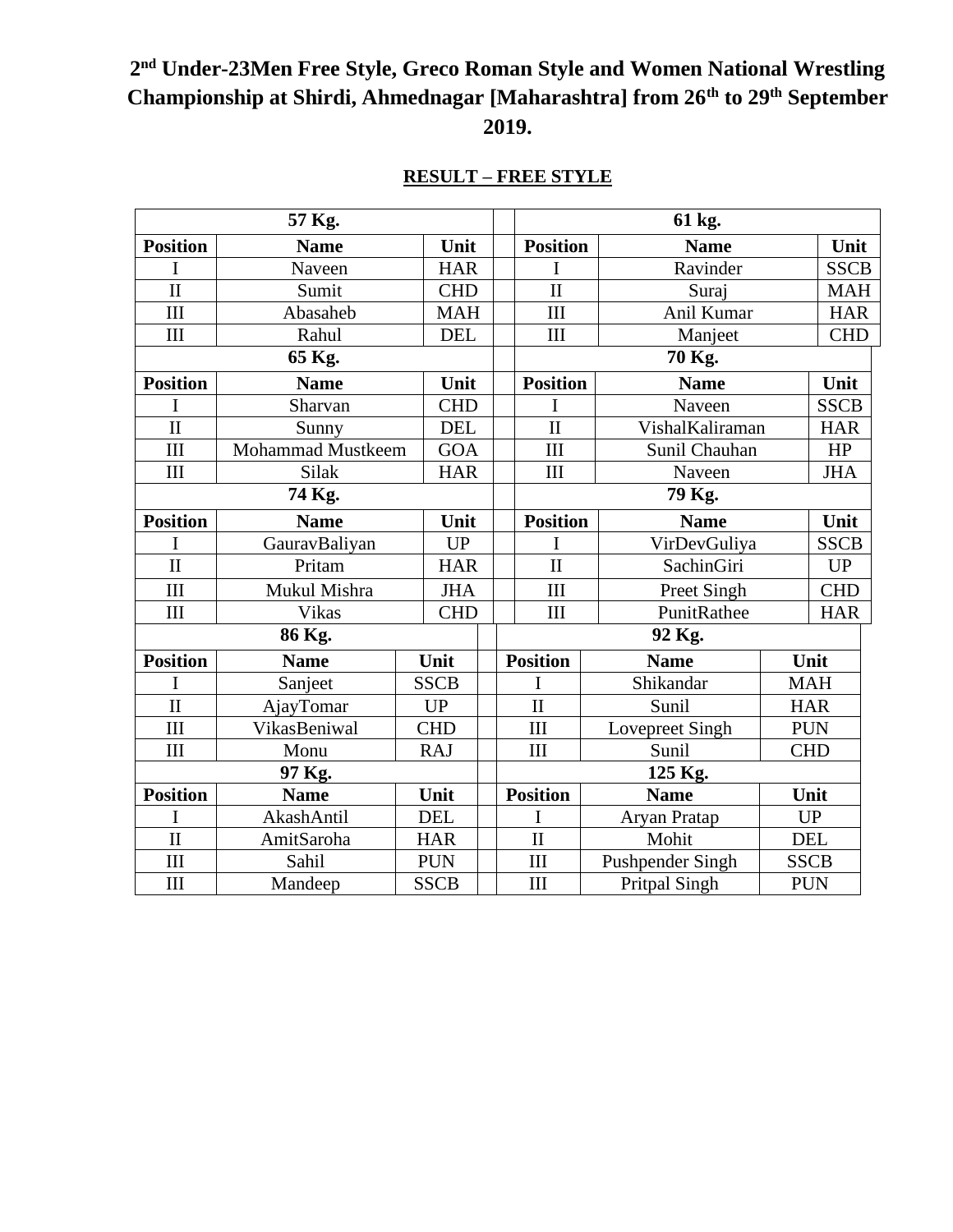## **2 nd Under-23Men Free Style, Greco Roman Style and Women National Wrestling Championship at Shirdi, Ahmednagar[Maharashtra] from 26th to 29th September 2019.**

| 55Kg.               |                       |             |  | 60 kg.                  |                       |             |  |  |
|---------------------|-----------------------|-------------|--|-------------------------|-----------------------|-------------|--|--|
| <b>Position</b>     | <b>Name</b>           | Unit        |  | <b>Position</b>         | <b>Name</b>           | Unit        |  |  |
| I                   | Arjun                 | <b>SSCB</b> |  | I                       | SachinRana            | <b>DEL</b>  |  |  |
| $\mathbf{I}$        | Sandeep               | <b>HAR</b>  |  | $\mathbf{I}$            | Hardeep               | <b>HAR</b>  |  |  |
| III                 | <b>Shamsher Singh</b> | <b>PUN</b>  |  | III                     | Akash                 | <b>PUN</b>  |  |  |
| III                 | Ajay                  | <b>DEL</b>  |  | III                     | Vijay                 | <b>SSCB</b> |  |  |
| 63 Kg.              |                       |             |  | 67 Kg.                  |                       |             |  |  |
| <b>Position</b>     | <b>Name</b>           | Unit        |  | <b>Position</b>         | <b>Name</b>           | Unit        |  |  |
| I                   | Rajeet                | <b>SSCB</b> |  | I                       | Ravinder              | <b>DEL</b>  |  |  |
| $\mathbf{I}$        | Karamjit Singh        | <b>PUN</b>  |  | $\mathbf{I}$            | Saurabh               | <b>JHA</b>  |  |  |
| III                 | IshwaraDangi          | <b>KAR</b>  |  | III                     | Jaideep               | <b>SSCB</b> |  |  |
| III                 | <b>JitenderYadav</b>  | <b>UP</b>   |  | III                     | <b>Gaurav Duhun</b>   | <b>UP</b>   |  |  |
|                     | 72 Kg.                |             |  | 77 Kg.                  |                       |             |  |  |
| <b>Position</b>     | <b>Name</b>           | Unit        |  | <b>Position</b>         | <b>Name</b>           | Unit        |  |  |
|                     | Rahul                 | <b>SSCB</b> |  | I                       | Sajan                 | <b>HAR</b>  |  |  |
| $\overline{\rm II}$ | Parveen Kumar         | <b>DEL</b>  |  | $\overline{\rm II}$     | Manjeet               | <b>SSCB</b> |  |  |
| III                 | MahendraPratap        | <b>UP</b>   |  | III                     | Sunil Kumar Yadav     | <b>UP</b>   |  |  |
| III                 | Sunil                 | <b>HAR</b>  |  | III                     | Varun                 | <b>DEL</b>  |  |  |
| 82 Kg.              |                       |             |  | 87 Kg.                  |                       |             |  |  |
| <b>Position</b>     | <b>Name</b>           | Unit        |  | <b>Position</b>         | <b>Name</b>           | Unit        |  |  |
| I                   | Neeraj                | <b>CHD</b>  |  | I                       | Sunil Kumar           | <b>HAR</b>  |  |  |
| $\mathbf{I}$        | Rahul                 | <b>SSCB</b> |  | $\overline{\mathbf{u}}$ | Rohan                 | <b>MAH</b>  |  |  |
| III                 | Sanjeet               | <b>DEL</b>  |  | III                     | Sushant               | <b>SSCB</b> |  |  |
| III                 | <b>Bharat Veer</b>    | <b>UP</b>   |  | III                     | DharamrajYadav        | <b>BHR</b>  |  |  |
| 97 Kg.              |                       |             |  | 130 Kg.                 |                       |             |  |  |
| <b>Position</b>     | <b>Name</b>           | Unit        |  | <b>Position</b>         | <b>Name</b>           | Unit        |  |  |
| I                   | Ravi                  | <b>HAR</b>  |  | I                       | Deepak Poonia         | <b>SSCB</b> |  |  |
| $\mathbf{I}$        | KushvendraGoswami     | <b>RAJ</b>  |  | $\mathbf{I}$            | Aryan Panwar          | <b>DEL</b>  |  |  |
| III                 | VikasPrajapat         | <b>MP</b>   |  | III                     | <b>Gursewak Singh</b> | <b>PUN</b>  |  |  |
| III                 | Deepanshu             | <b>DEL</b>  |  | III                     | Mudassir Khan         | MP          |  |  |

### **RESULT – GRECO ROMAN STYLE**